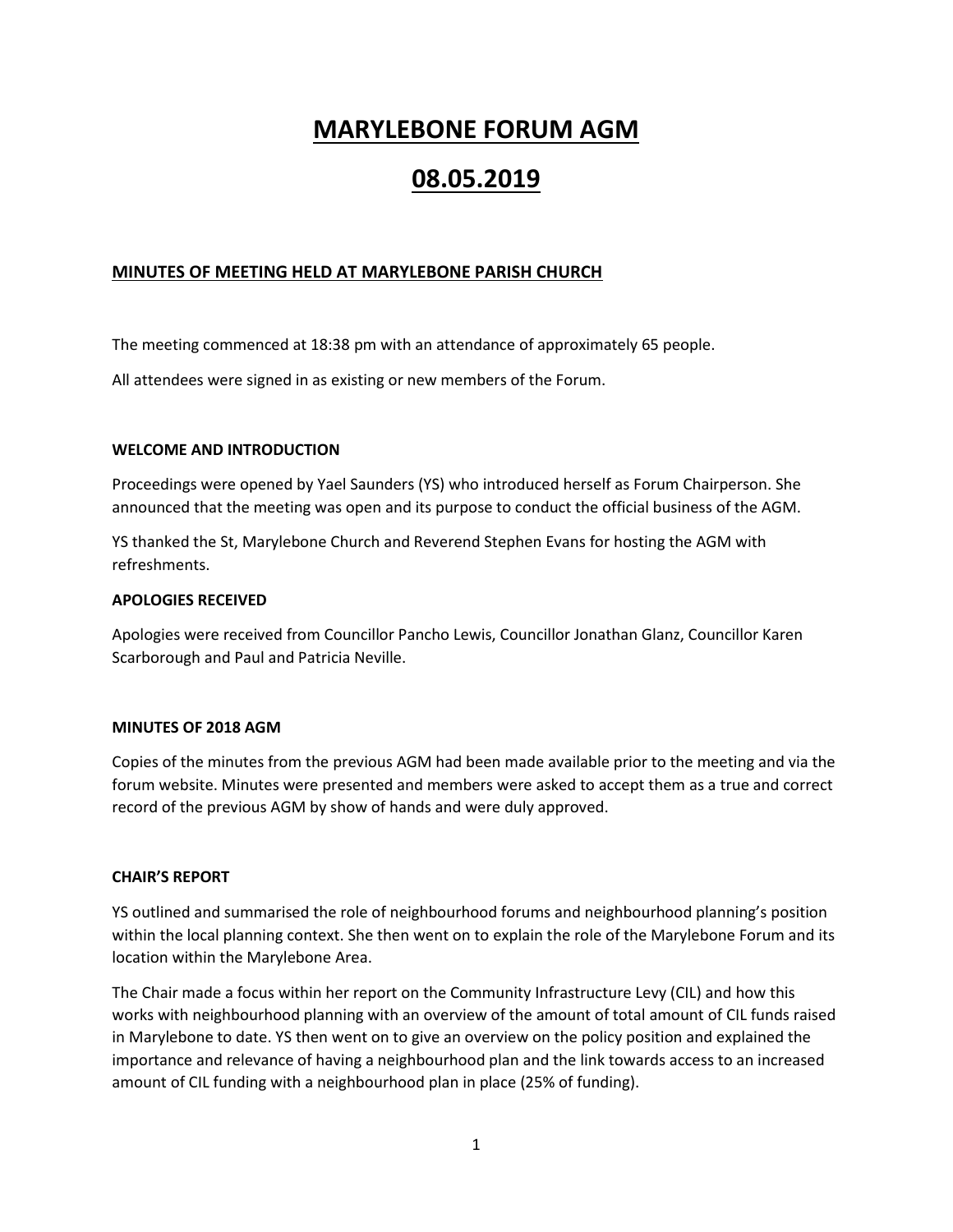YS gave a light overview of the CIL consultation which was carried out by the Marylebone Forum and the responses received from this consultation. It was made known to all members at the meeting that the responses from the consultation where available via the forum's website.

YS thanked all committee members for sharing the link to the CIL consultation recently completed and to Streathers and the Marylebone Association for instructing and completing the consultation.

## **TREASURER'S REPORT- MICHAEL BOLT**

Michael Bolt gave a review of accounts for the Year to  $31<sup>st</sup>$  August 2018.

All accounts were duly approved.

# **REPORT ON CIL CONSULTATION- TIM CARNEGIE**

Tim Carnegie gave an introduction to the CIL consultation and the range of questions which were being asked as part of the survey which took late last year and early this year.

It was reported that 195 people completed the survey who both live and work in the Marylebone Area as well as by others who live outside the forum boundaries.

The top three responses from the survey included- Communities, greening, and more pedestrian facilities or play spaces to be provided within the area.

It was presented that the next steps will be how we take these results going forward to create a project of priority with the CIL funds available.

The Forum is in further consultation with other stakeholders and Westminster City Council on this point and will report back in due course.

## **UPDATE ON OXFORD STREET DISTRICT PLANS- SUSANNE AFRA, WESTMINSTER CITY COUNCIL**

Susanne Afra from Westminster City Council gave a detailed overview of the Oxford Street District Strategy and how the City Council had arrived at this plan following on from the previously abandoned plan put forward by TFL.

Suanne explained that the next steps following the recent Cabinet approval for funding would be the Zonal Group meetings which would be begin within the middle to late part of May 2019.

Yael Saunders has been invited to represent the Marylebone Forum and all others who had a stakeholder interest in the area would also be invited to join these meetings as well.

Susanne then welcomed questions which included the following:

1) Would there be any representation from the local schools within the zonal group meetings? -Susanne stated and confirmed that she would look into this.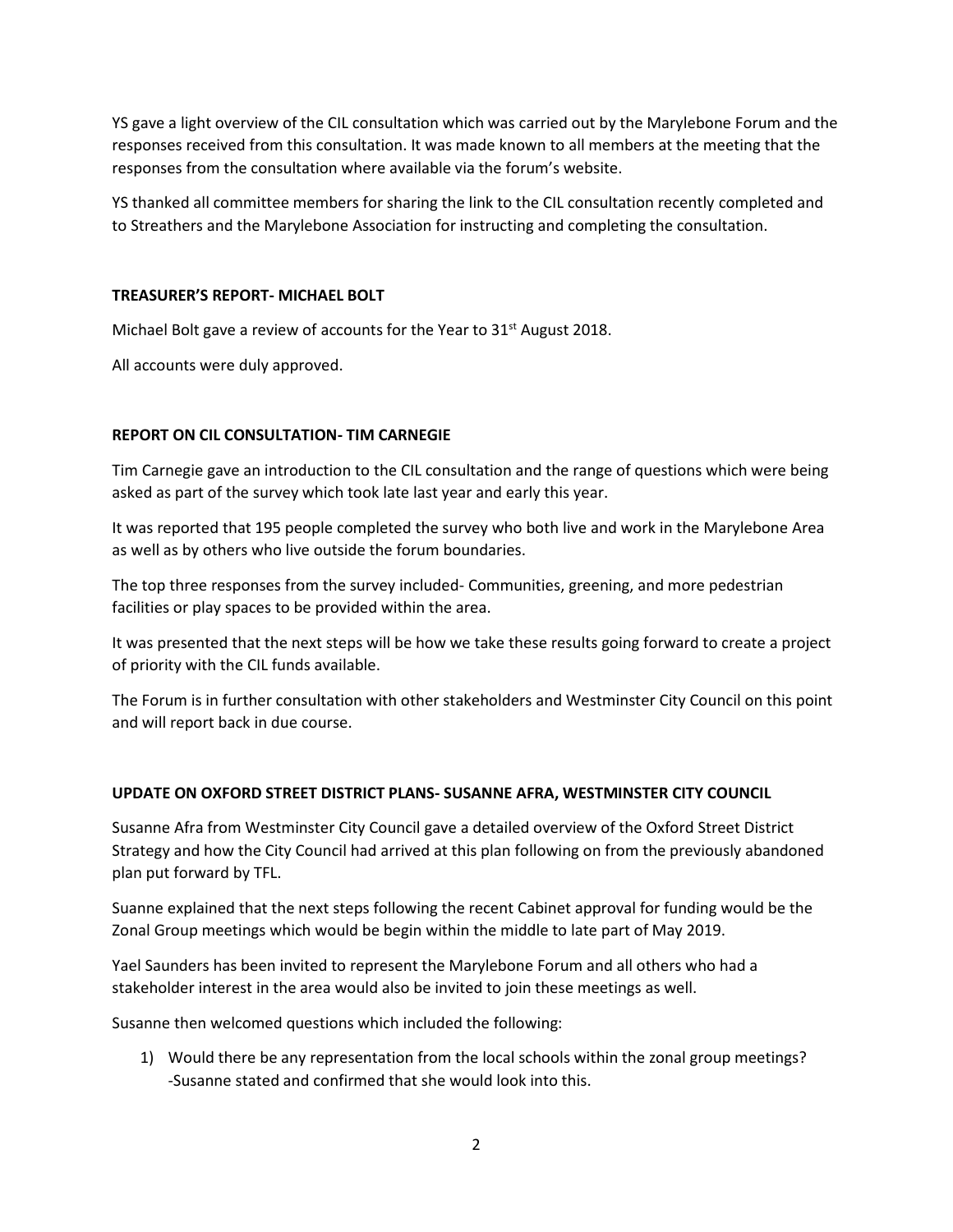2) A concern regarding air quality was raised with regards to existing green spaces and if these will be improved?

-Susanne stated that she would confirm on this.

- 3) Various concerns were raised regarding the Baker Street 2-way and Susanne confirmed that she would raise these comments and concerns with her colleagues at WCC in charge of this project and how this would work with the future proposed Oxford Street proposals.
- 4) A comment was raised regarding the empty plinth in Cavendish Square and that a relevant statue from Park Lane could be moved to this location. – Susanne stated that she would take this suggestion forward to the City Council.

# **UPDATE ON MARYLEBONE LOW EMISSIONS ZONE- JO GAY, WESTMINSTER CITY COUNCIL**

Jo gave an overview of the LEN project through info graphs and slides about what the project focused on what is was able to achieve in the time it was up and running. The following items were things which were included within the LEN:

- 1. Green Club;
- 2. Freight and Delivery Consolidation within the LEN area;
- 3. Emission based parking;
- 4. Anti-idling Campaign;
- 5. School Engagement Programme;
- 6. Play Streets;
- 7. Improvement of Urban Realm in the LEN area; and
- 8. Air Quality Monitoring

Jo confirmed that the LEN project is now largely complete with just the public realm works outstanding which will be ongoing until the end November 2019.

Evaluation of the project's results are ongoing and will be reported in due course.

Next steps for the project include an evaluation of the urban realm, the building emissions and the results from the Diesel Surcharge work continue.

Jo invited questions and these included the following:

1) Sarah Buttleman wondered if there was a set of guidelines being used to measure the improvements to air quality following the LEN works and if the air quality was getting any better?

-Jo stated that it is very hard to measure air quality, however, more could be measured regarding behaviour changes and engagement.

2) A question was raised regarding how many anti-idling incidents were recorded?

Jo stated that it was hard to know because the focus has been around behaviour change and engagement first off and everyone who has been part of LEN has worked on achieving this.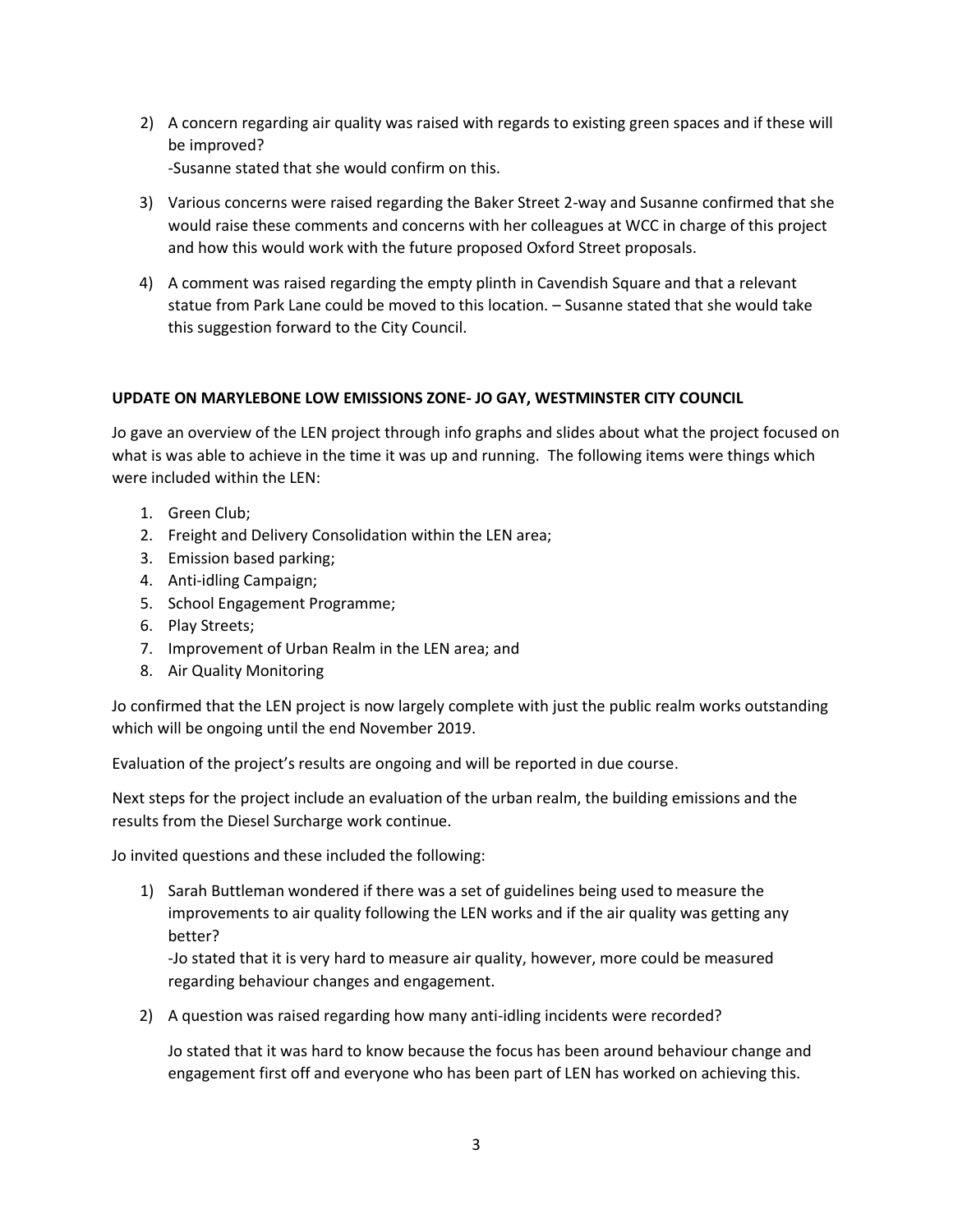3) The discussion on air quality in Marylebone continued with many comments regarding the current polluted air filters at St. Marylebone Church, concerns regarding pollution around Marylebone Train Station coming from both sitting trains and taxis.

Jo- stated that WCC are engaging with Network Rail and the Taxis within their efforts to improve air quality.

Some further comments were raised at this stage in the meeting which included:

- Loss of the green wall at the Schoen Clinic- Andrea Merrington responded on behalf of the Howard de Walden Estate;
- An updated was requested on Luxborough Garden and the kick about space there- Yael Saunders mentioned that the Forum had responded to the City Council's recent consultation on this.

# **AIR QUALITY MONITORING- SHEILA D'SOUZA**

Sheila d'Souza provided a very through presentation on air quality and stated that the Forum would be making an effort to make improvements to air quality a focus going forward.

Sheila reviewed what air quality information has been collected to date from TFL, Westminster City Council and the LEN.

Sheila also reviewed the timeline of when the collection of data has occurred in the past (i.e. prior to LEN works, before the Baker Street 2-way commencing and prior to the works on the Oxford Street commencing.)

Sheila confirmed that as a Forum we would be happy to develop and steer the conversations going forward with the City Council regarding air quality in the Marylebone area.

Further comments were made with regards to air quality in connection to an increased amount of building works in the area, utilities works and pollution on the Underground as well.

## **ELECTION OF FORUM COMMITTEE 2019/2020**

Yael Saunders presented all members of the Forum Committee and asked each member to stand as:

## RESIDENTS

- 1. Sheila d'Souza
- 2. Ian Macpherson
- 3. Richard Lovell
- 4. Michael Bolt
- 5. Tim Carnegie
- 6. Sarah Buttleman
- 7. Yael Saunders
- 8. Ann Marie Johnson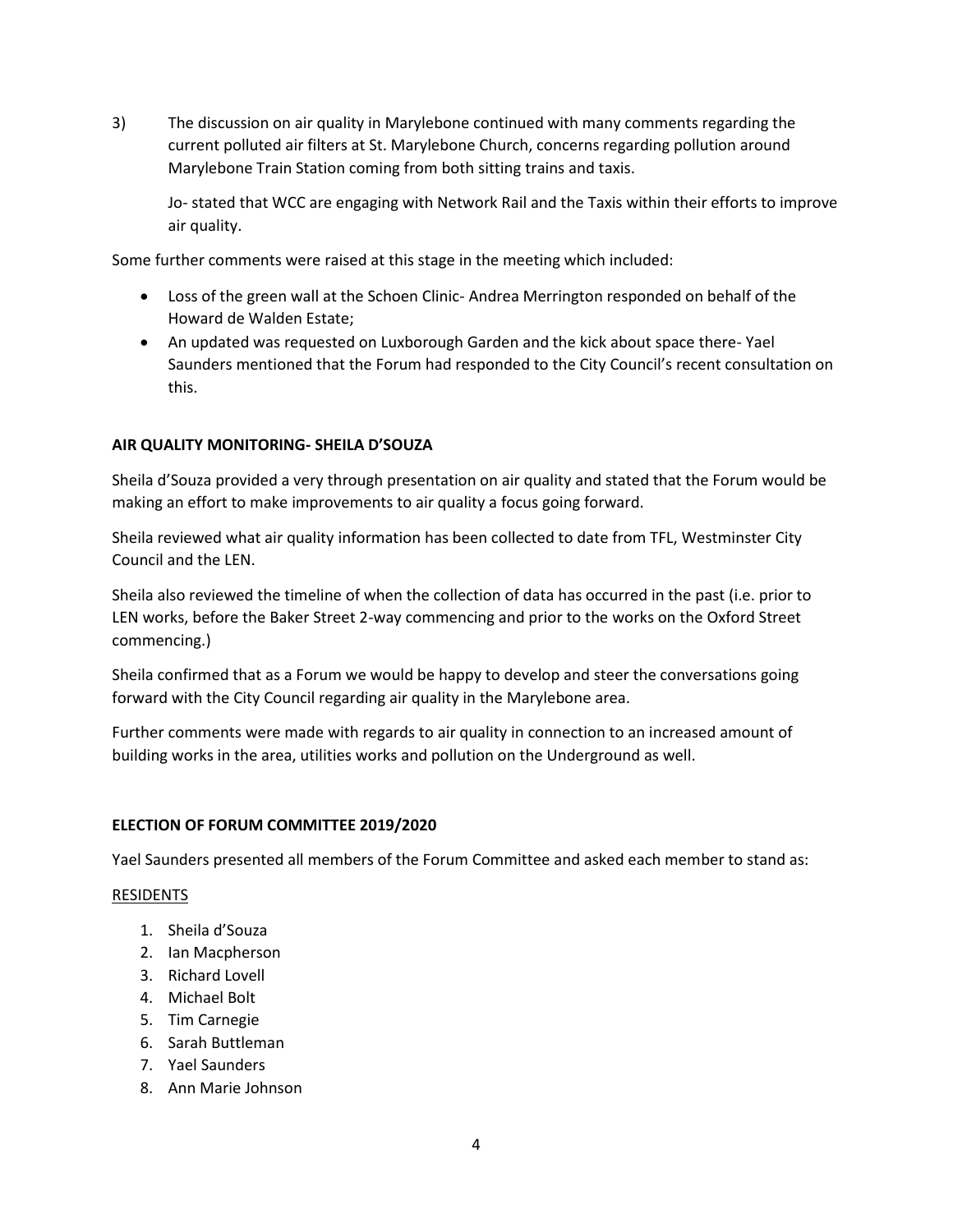#### **BUSINESS MEMBERS**

- 1. Henry Gregg- New West End Company
- 2. Penny Alexander- Baker Street Quarter BID
- 3. Andrea Merrington- The Howard de Walden Estate
- 4. Kay Buxton- Marble Arch Partnership
- 5. Simon Loomes- The Portman Estate
- 6. Kevin Coyne- Rotary Club
- 7. Canon Stephen Evans- St Marylebone Parish Church
- 8. Leonora Schofield- British Land

The above members were proposed, seconded and elected.

#### **ELECTION OF FORUM COMMITTEE OFFICERS**

The Forum Officers were then proposed, seconded and elected as below:

Yael Saunders- Chair

Andrea Merrington- Secretary

Ian Macpherson- Treasurer

#### **GENERAL QUESTIONS FOR THE FORUM COMMITTEE**

Various questions from members followed, answered by various Committee members, mainly focussing on current areas of concern in Marylebone amongst which were the topics listed below:

- 1. Heathrow flight path;
- 2. Noise and Pollution from helicopters; and
- 3. Noise and disruption from the Underground

Yael Saunders, proceeded to close the meeting which concluded at approximately 7:49pm.

## **CONTRIBUTORS TO THE FORUM**

The Rector of Marylebone Parish Church- for provision of the church and refreshments and facilities for the previous Forum meetings.